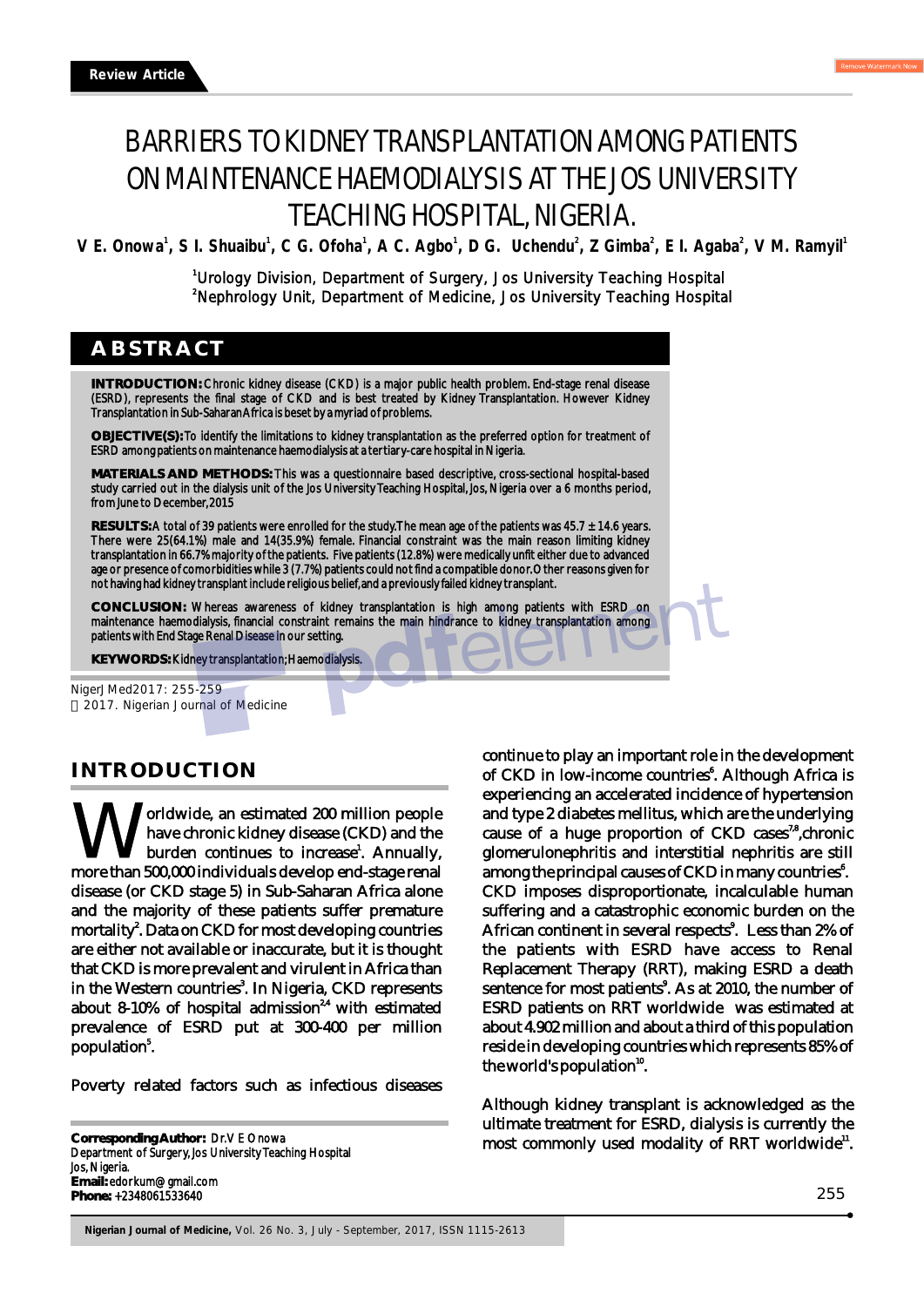The annual cost of dialysis treatment which amounts to \$20,000 to \$30,000 per person per year in Sub-Saharan Africa (SSA) is out of the reach of most patients with ESRD, especially as health insurance in these part of the world is poorly developed. Consequently, less than 5% of the 500,000 new cases of ESRD in SSA gain access to even a limited period of dialysis<sup>12</sup>. Kidney transplantation as a therapy for ESRD surpasses dialysis treatment both for the quality and quantity of life that it provides and for its cost effectiveness in the  $long-term<sup>13</sup>$ .

The first kidney transplant in Nigeria was performed in 2000 at St. Nicholas Hospital, a private hospital in Lagos. Since then more Nigerian hospitals have transplanted kidneys both in public and private hospitals<sup>14</sup>. In Nigeria, like most other low income countries of the world, transplant activities are low and very far from sufficient. Transplant rates in the developing world ranges from 0 to 10 per million population in contrast to rates in the developed world at around 30 to 50 per million population<sup>15</sup>. There are major challenges to transplantation programs in developing countries including economic deprivation, lack of public awareness, poor attitude towards organ donation, lack of man power and infrastructure, and no clear national policy statements on organ donation and transplantation<sup>13,15,16</sup>

The aim of this study was to identify the limitations to kidney transplantation as the preferred option for treatment of ESRD among patients on maintenance haemodialysis at a tertiary-care hospital in Nigeria.

#### **MATERIALS AND METHODS**

This descriptive, cross-sectional hospital-based study was carried out in the dialysis unit of the Jos University Teaching Hospital, Jos, Nigeria over a 6 months period from June, 2015 to December, 2015. Study was approved by the Human Research Ethics Committee. The study population was randomly selected from adult patients with ESRD who were on maintenance haemodialysis at the dialysis unit.

Data were obtained by direct interviewing and entered into a structured questionnaire. Statistical analysis was performed using Statistical Package for Social Sciences (SPSS) version 20. Simple descriptive statistics was used to present data.

#### **RESULTS**

A total of 39 patients were enrolled for the study. The mean age of the patients was 45.7 ± 14.6 years while the male to female ratio was 25(64.1%)/14(35.9%). Other socio-demographic characteristic of the study population are as presented in table 1. The median monthly income of the study population was N45,000.00 (\$229.60), range, N0.00 to N200,000.80 (\$1020.40), however majority of the patients (35.9%) earned less than N20,000.00 (\$102.04) per month. (Figure 1)

# **Figure 1: Average monthly income of study population**



Current exchange rate: \$1.00 = N196 (official rate), N320 (parallel market)

### **Table 1: Socio-demographic characteristics of study population**

| <b>VARIABLE</b>          | <b>FREQUENCY</b>        | <b>PERCENTAGE</b> |
|--------------------------|-------------------------|-------------------|
| Age distribution         |                         |                   |
| $10 - 19$                | $\overline{\mathbf{c}}$ | 5.1               |
| $20 - 29$                | 5                       | 12.8              |
| 30-39                    | $\overline{7}$          | 17.9              |
| 40-49                    | 9                       | 23.1              |
| 50-59                    | 10                      | 25.6              |
| 60-69                    | 3                       | 7.7               |
| 70-79                    | $\overline{2}$          | 5.1               |
| 80 above                 | 1                       | 2.6               |
|                          |                         |                   |
| Sex                      |                         |                   |
| Male                     | 25                      | 64.1              |
| Female                   | 14                      | 35.9              |
| <b>Educational level</b> |                         |                   |
| No formal                | 3                       | 7.7               |
| Quran                    | 3                       | 7.7               |
| Junior secondary         | $\overline{2}$          | 5.1               |
| Senior secondary         | 12                      | 30.8              |
| <b>Tertiary</b>          | 19                      | 48.7              |
|                          |                         |                   |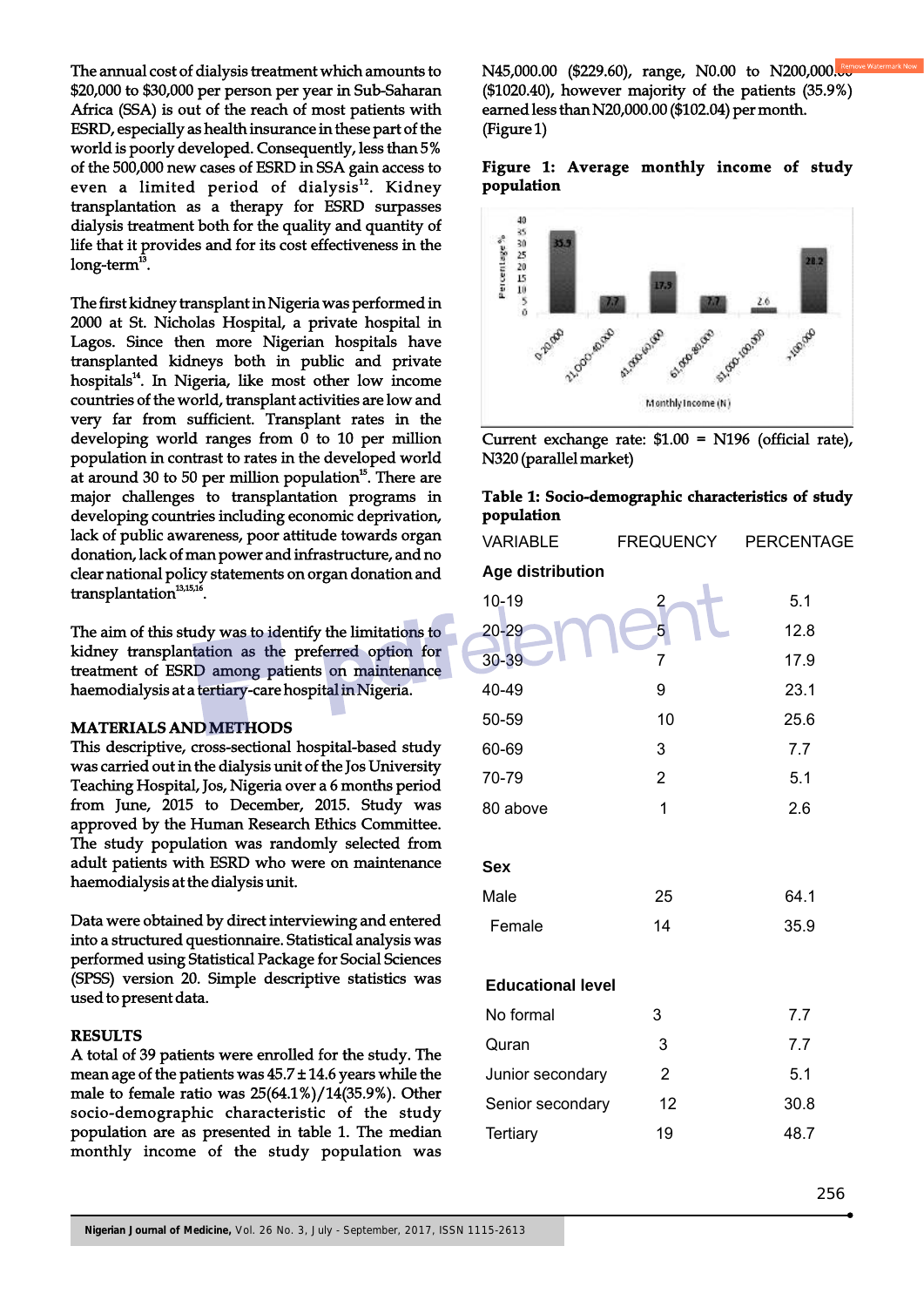**Occupation**

| Farming              | 1  | 2.6  |
|----------------------|----|------|
| <b>Business</b>      | 11 | 28.2 |
| <b>Civil Servant</b> | 13 | 33.3 |
| House wife           | 4  | 10.3 |
| Unemployed           | 7  | 17.9 |
| <b>Others</b>        | 3  | 7.7  |

The predominant cause of ESRD among the study population was hypertension (38.5%), followed by chronic glomerulonephritis (35.9%) and diabetes mellitus (15.4%). One patient (2.6%) developed ESRD from HIV associated nephropathy (HIVAN). (Figure 2)

**Figure 2: Aetiology of ESRD among study population**



CGN (chronic glomerulonephritis), OBSTR NEPHRO (obstructive nephropathy)

#### **Table 2: Duration on haemodialysis**

| Duration        | Frequency | Percentage |
|-----------------|-----------|------------|
| $\le$ /=6months | 16        | 41.0       |
| 7-12 months     | 12        | 30.8       |
| 13-18 months    | 3         | 7.7        |
| 19-24 months    | 2         | 5.1        |
| >24months       | 6         | 15.4       |
| Total           | 39        | 100        |

Majority of the patients interviewed had been on maintenance haemodialysis for less than 6months (41%) while 12 (30.8%) patients have been undergoing haemodialysis for between 7 to 12 months. 6 (15.4%) patients have been on this mode of treatment for over 2years as at the time of the interview.

35 (89.7%) of the patients had been counselled  $f_{\text{max}}$ kidney transplant but none of them has been transplanted. Most of the patients interviewed were aware that kidney transplant can be performed in Nigeria (31, 79.5%), and up to 33 (84.6%) of them were willing to have their kidney transplant done in the country instead of travelling abroad.

Financial constraint was the main reason limiting kidney transplantation in majority of the patients (26, 66.7%). Five patients (12.8%) were medically unfit either due to advanced age or presence of comorbidities while 3 (7.7%) patients could not find a compatible donor. (Figure 3) Other reasons given for not having had kidney transplant include religious belief, not psychologically ready and one patient had a previous kidney transplant that failed.

Figure 3: Barriers to Kidney Transplantation among study population



## **DISCUSSION**

It is now generally accepted that kidney transplantation is a more effective, as well as a more cost-effective therapeutic option than haemodialysis in patients with ESRD, providing substantial benefits in quality of life at reduced long-term cost, as kidney transplantation leads to a cost benefit in the second and subsequent years<sup> $17$ </sup>. At 36 months, Kalo et al.<sup>18</sup> reported that the standard mortality hazard function for patients on haemodialysis was 3.5 times higher than that for kidney transplant recipients ( $p < 0.0001$ ), and the average cost of treatment per patient over a three year period was significantly higher in the haemodialysis group than in the group that received kidney transplant (p < 0.0001).In the United Kingdom, the National Kidney Federation estimated the cost benefit of kidney transplantation compared with dialysis as £241,000 over a period of ten years, the median transplant survival time<sup>17</sup>. Additionally, the Canadian Institute for Health Information had estimated a 5-year cost savings of \$250,000 per patient following kidney transplantation when compared with dialysis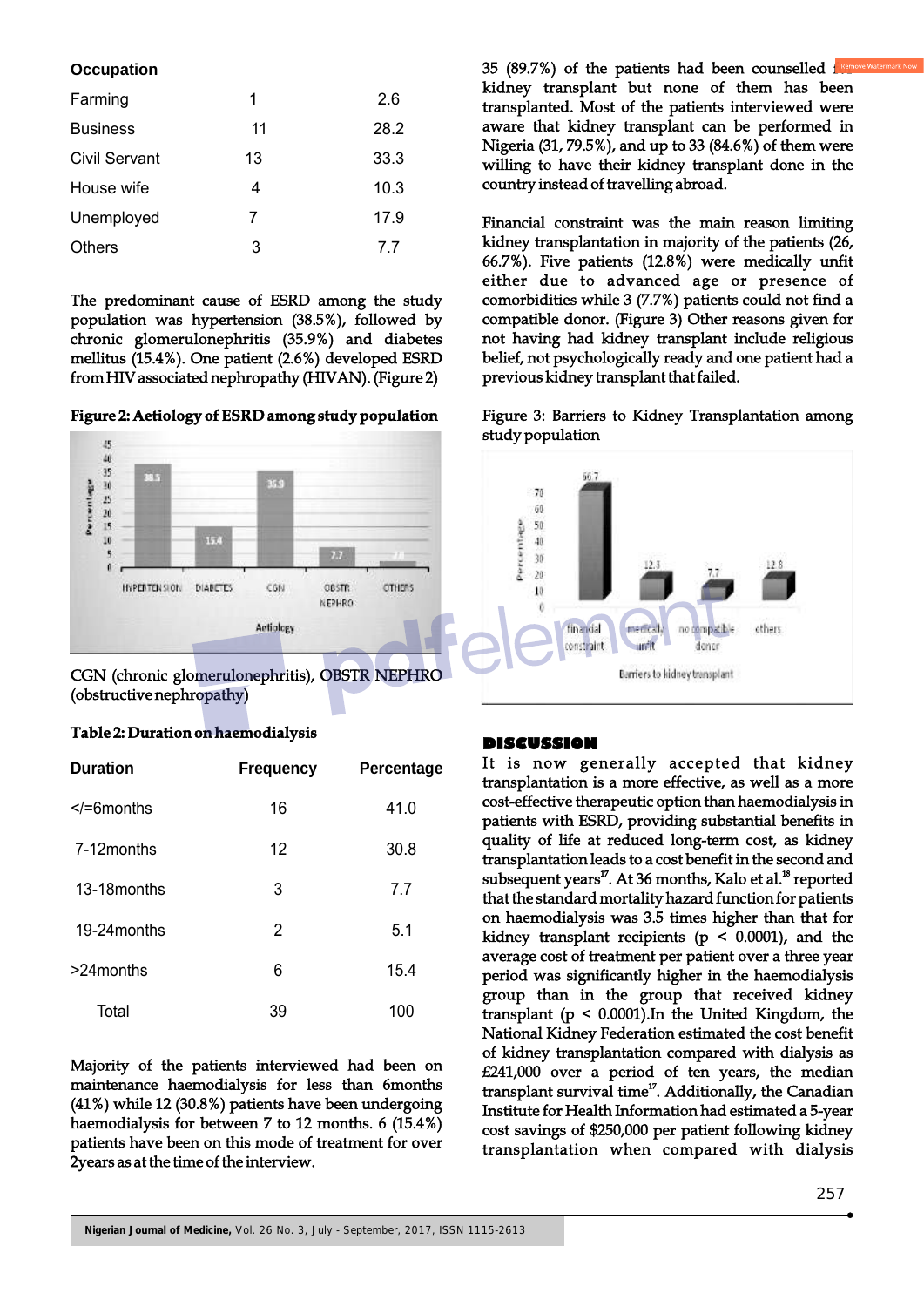replacement therapy<sup>19</sup>. Despite these facts, kidney transplantation rates in developing countries remain low compared to developed countries, due to several constraining factors.

Financial constraint was the predominant barrier to kidney transplantation among the patients on maintenance haemodialysis interviewed in this study as kidney transplantation like dialysis is self-funded. This finding is not surprising as majority of the patients earned less than N20000.00 (\$102.00) per month with average monthly income of the study population put at N67512.82 (\$344.45). The economic power of this study population is by every definition poor and paints the picture of what is obtainable in most developing countries like Nigeria where a high proportion of the inhabitants live below the poverty level of  $1\$  per day<sup>20</sup>. In Sudan, Hisham et al.<sup>21</sup> also reported financial constraint as the main factor responsible for the low transplant rate among patients on maintenance haemodialysis, similar to the finding in this study.

Though kidney transplant is more cost-effective in the long-term, it has a huge financial outlay at the onset that exceeds that of maintenance dialysis in the first year<sup>13</sup>. In Nigeria like many other developing countries, government subsidy for kidney transplantation is virtually non-existent and National Health Insurance Scheme does not cover more than six sessions of haemodialysis. Funding of kidney transplant preparation, surgery and maintenance therapy is usually borne by patients and/or their relations directly and/or through funds sourced from employers, government donation, philanthropists  $etc<sup>22</sup>$ . Additionally, because of limited kidney transplant facilities and shortage of trained man power, even ESRD patients who are willing to have KT in Nigeria would need to embark on medical tourism abroad, further compounding the cost. The outcome is that majority of these patients would never be able to afford KT resulting in high mortality. Poverty is thus a major limiting factor to RRT including kidney transplantation in developing countries<sup>6,15</sup>.

By World Health Organization estimates, at least 200,000 people are on waiting lists for kidney transplantation globally $^{23}$ . Living donors, which by no means come close to meeting the demand for kidney transplantation, have continued to be the major source of transplantable kidneys in developing countries due to lack of legislation and infrastructure that has prevented growth of deceased donor programs<sup>24</sup>. In Nigeria, a total of 143 kidney transplants were performed in five transplant centers between 2000 and 2010 and all the kidneys were sourced from living related donors as there is no deceased donor program in Nigeria<sup>2</sup>. In this study, 7.7% of the patients interviewed could not find a compatible donor and so remained on long-term haemodialysis. This proportion is less than the 20% reported by Hisham and  $\text{colleagues}^{21}$  from Sudan and may be due to the difference in sample size. However, it's also a reflection of the good attitude towards kidney donation in Nigeria.

In our study, five (12.8%) patients preferred to remain on maintenance haemodialysis because of their religious beliefs and fears regarding kidney transplantation. One patient believed that God would miraculously heal him, and another who has had a previous kidney transplant that failed would not go for another for fear of rejection. The other patients said they were not psychologically ready. In a similar study from Sudan<sup>21</sup>, religious and cultural beliefs, as well as fear of causing harm to the donor, kidney rejection, post-op complications and death from surgery were some of the reasons hindering patients from going for kidney transplantation. These fears and misperceptions entertained by patients and potential donors may be due to poverty of information regarding kidney transplantation.

This study is limited by the relatively small study population. However it provides valuable information regarding constraints faced by patients in accessing renal transplantation. The authors also realize that challenges of skilled manpower and adequate supporting infrastructure are barriers to kidney transplantation in Sub Saharan Africa and these were not researched in this study.

## **CONCLUSION**

Overall, though majority of the patients are aware and willing to have kidney transplantation instead of continuing on maintenance haemodialysis, financial constraint, donor shortage and misperceptions regarding kidney transplantation are major barriers. In order to improve the transplant rates in Nigeria, attention needs to be focused on socioeconomic empowerment of the populace, healthcare infrastructure and man power development, as well as enactment of legislature to enable the establishment of renal registries, deceased donor programs and National Health Insurance coverage of kidney transplantation.